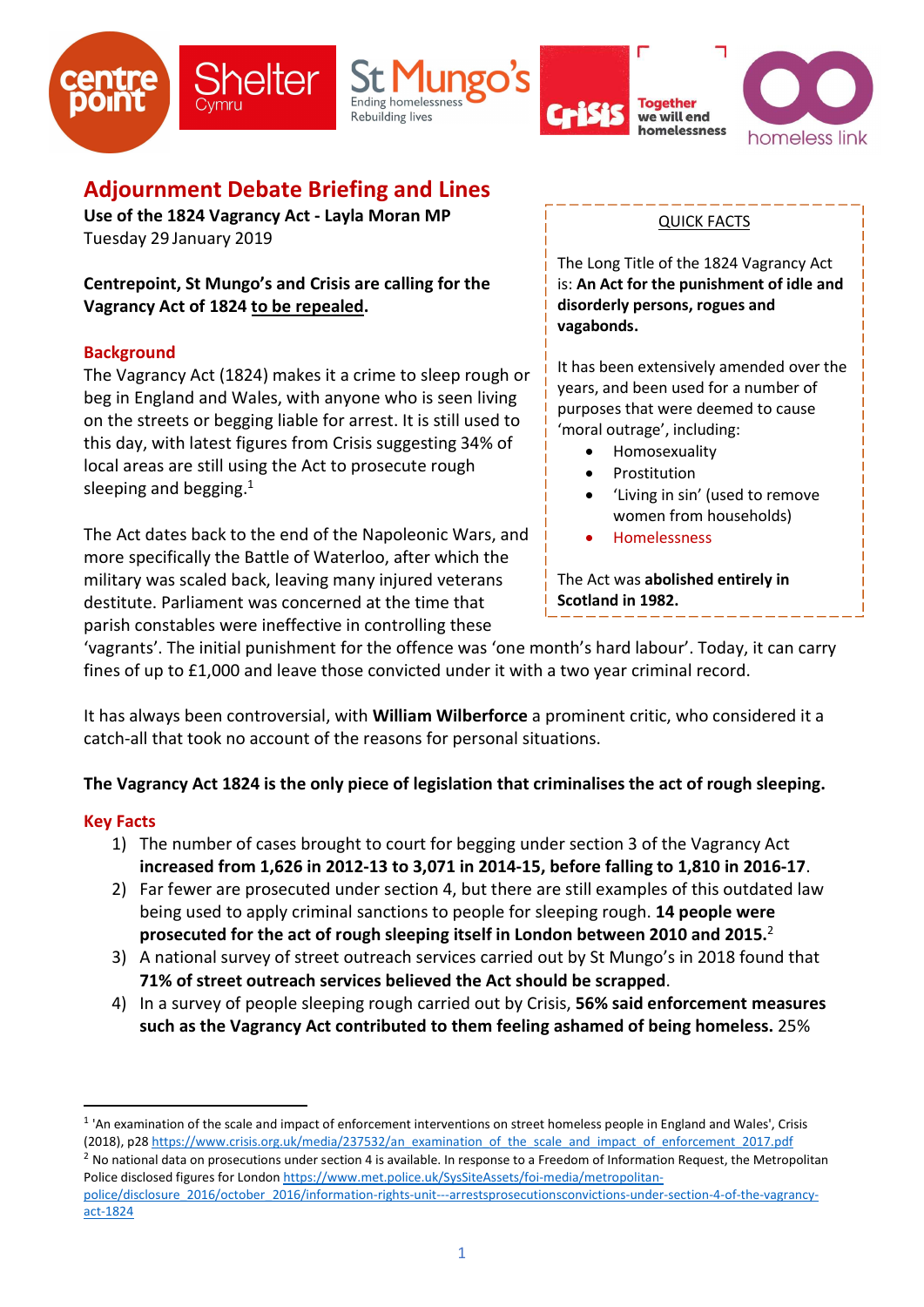

said that following an enforcement intervention their alcohol consumption increased as a result, and 21% said the same for drug use.<sup>3</sup>

#### Political Context

In February 2018, Liberal Democrat MP, Layla Moran launched a campaign to repeal the Vagrancy Act. Moran tabled a Private Member's Bill, 'The Vagrancy (Repeal) Bill', gained support for an Early Day Motion and raised the issue at Prime Minister's Questions. The bill was objected to before it reached second reading and as a result it has been unable to pass through Parliament, however the issue will be debated in the Common's on Tuesday 29 January.

In 2018 the UK Government published its rough sleeping strategy, which states that "some people, including the Advisory Panel [for the strategy], have expressed concerns about how the Vagrancy Act is being used in relation to people who sleep rough. Those who find themselves sleeping rough are some of the most vulnerable in society and we are clear that people who sleep rough should not be discriminated against.<sup>4"</sup> While it does not commit to repeal the Act, it states: "We will launch a wider review of homelessness and rough sleeping legislation, which will include the Vagrancy Act."

In December 2018, the Labour Party committed to scrapping the Act if in Government, with Shadow Housing Minister Melanie Onn MP stating "It beggars belief that we still use Georgian-era laws to criminalise some of the most vulnerable in society."

### Lines to Take

-

Rough sleeping is not a choice, it is a circumstance. It is the situation that someone who has hit a crisis point in their lives can inadvertently be forced into and should not be seen as a crime.

The Vagrancy Act is directly at odds with the Government's Rough Sleeping Strategy which aims to support and rehouse all rough sleepers.

Rough sleeping is a social problem, not a criminal one. The solution is ensuring swift access to the right housing and support for each individual. Using police powers may sometimes be necessary to tackle anti-social behaviour in cases where the individual poses a threat to themselves or others. However this should be proportionate, delivered in collaboration with local partners, and accompanied by a meaningful offer of support.

Criminalising vulnerable homeless people as 'vagrants' is not compatible with our modern society. We must put an end to the criminalisation of rough sleeping, by adopting the principle of 'no enforcement without support.' This includes how we tackle anti-social behaviour which can specifically associated, such as aggressive begging.

<sup>&</sup>lt;sup>3</sup> 'An examination of the scale and impact of enforcement interventions on street homeless people in England and Wales', Crisis (2018), p35 https://www.crisis.org.uk/media/237532/an\_examination\_of\_the\_scale\_and\_impact\_of\_enforcement\_2017.pdf <sup>4</sup> 'The rough sleeping strategy', UK Government (13 August 2018), p29 https://www.gov.uk/government/publications/the-roughsleeping-strategy